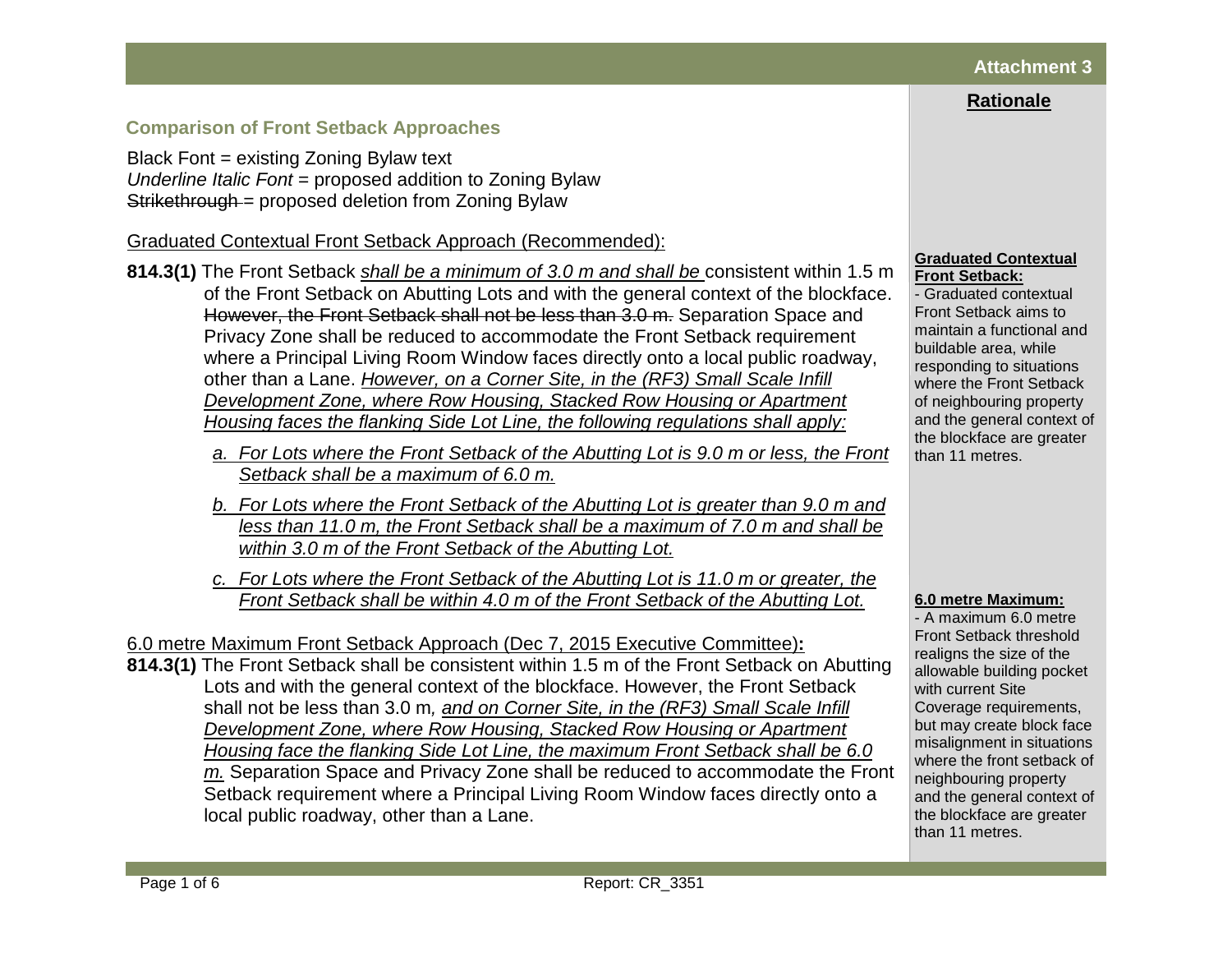| Table 1: Minimum Front Setback Comparison for Different Front Setback |                       |                |                         |                                |  |
|-----------------------------------------------------------------------|-----------------------|----------------|-------------------------|--------------------------------|--|
| Approaches in the (RF3) Small Scale Infill Development Zone           |                       |                |                         |                                |  |
| <b>Average Front</b>                                                  | <b>Current Mature</b> | 6.0 metre      | <b>Graduated</b>        |                                |  |
| Setback of Abutting                                                   | Neighbourhood         | maximum Front  | <b>Contextual Front</b> |                                |  |
| Lot(m)                                                                | Overlay Approach      | <b>Setback</b> | <b>Setback</b>          |                                |  |
|                                                                       | (m)                   | Approach (m)   | Approach (m)            |                                |  |
| 2.5                                                                   | 3.0                   | 3.0            | 3.0                     |                                |  |
| 3.0                                                                   | 3.0                   | 3.0            | 3.0                     |                                |  |
| 3.5                                                                   | 3.0                   | 3.0            | 3.0                     |                                |  |
| 4.0                                                                   | 3.0                   | 3.0            | 3.0                     |                                |  |
| 4.5                                                                   | 3.0                   | 3.0            | 3.0                     |                                |  |
| 5.0                                                                   | 3.5                   | 3.5            | 3.5                     |                                |  |
| 5.5                                                                   | 4.0                   | 4.0            | 4.0                     | <b>Mean Front</b>              |  |
| 6.0                                                                   | 4.5                   | 4.5            | 4.5                     | <b>Setback Range</b>           |  |
| 6.5                                                                   | 5.0                   | 5.0            | 5.0                     | in the (RF3)                   |  |
| 7.0                                                                   | 5.5                   | 5.5            | 5.5                     | <b>Small Scale Infill</b>      |  |
| 7.5                                                                   | 6.0                   | 6.0            | 6.0                     | <b>Development</b>             |  |
| 8.0                                                                   | 6.5                   | 6.0            | 6.0                     | Zone                           |  |
| 8.5                                                                   | 7.0                   | 6.0            | 6.0                     |                                |  |
| 9.0                                                                   | 7.5                   | 6.0            | 6.0                     |                                |  |
| 9.5                                                                   | 8.0                   | 6.0            | 6.5                     | Refer to Table 2, Table 3, and |  |
| 10.0                                                                  | 8.5                   | 6.0            | 7.0                     | <b>Table 4 for further</b>     |  |
| 10.5                                                                  | 9.0                   | 6.0            | 7.0                     | comparison of allowable        |  |
| 11.0                                                                  | 9.5                   | 6.0            | 7.0                     | building pocket and            |  |
| 11.5                                                                  | 10.0                  | 6.0            | 7.5                     | permitted site coverage on     |  |
| 12.0                                                                  | 10.5                  | 6.0            | 8.0                     | typical size RF3 sites.        |  |
|                                                                       |                       |                | <b>Recommended</b>      |                                |  |
|                                                                       |                       |                | <b>Approach</b>         |                                |  |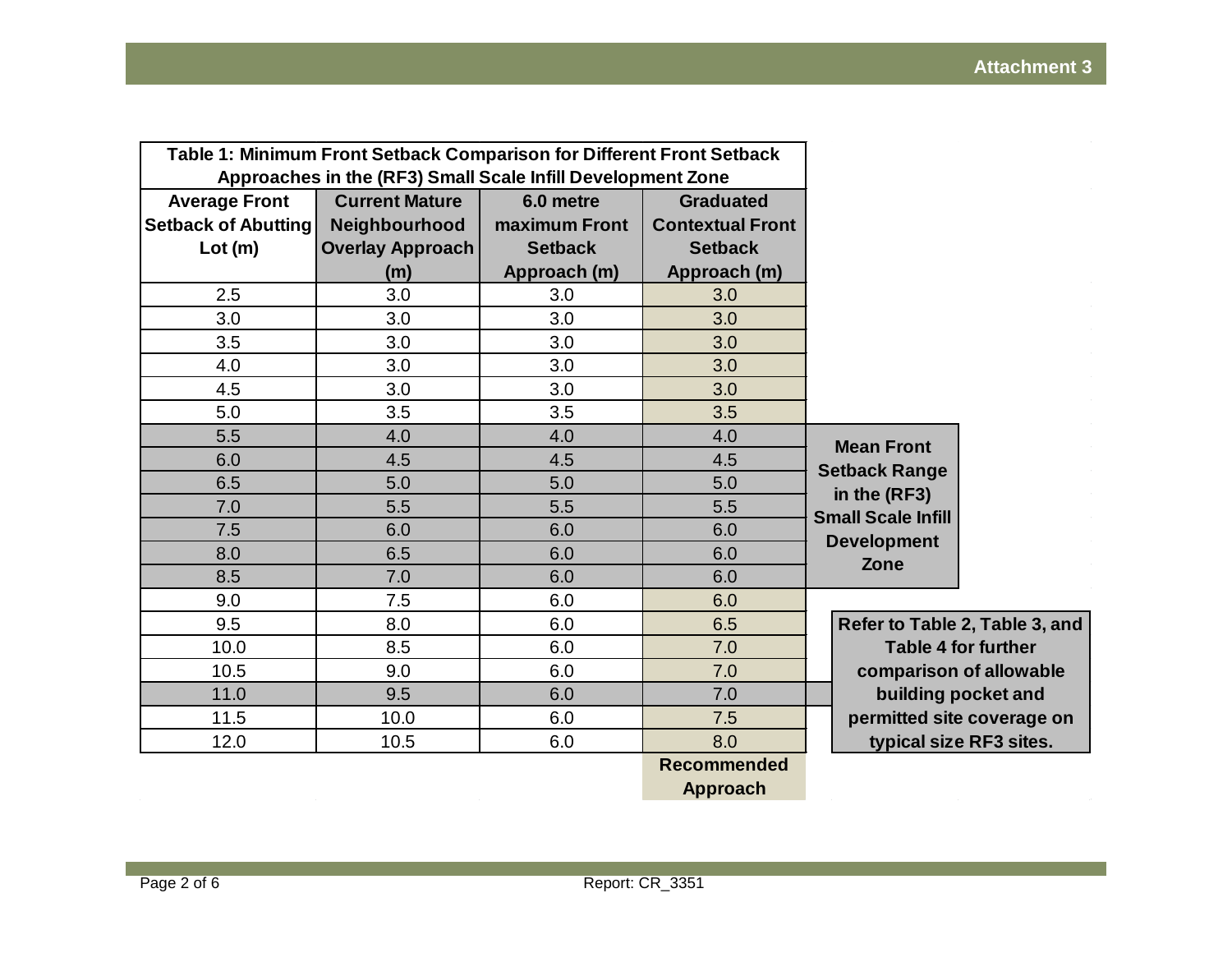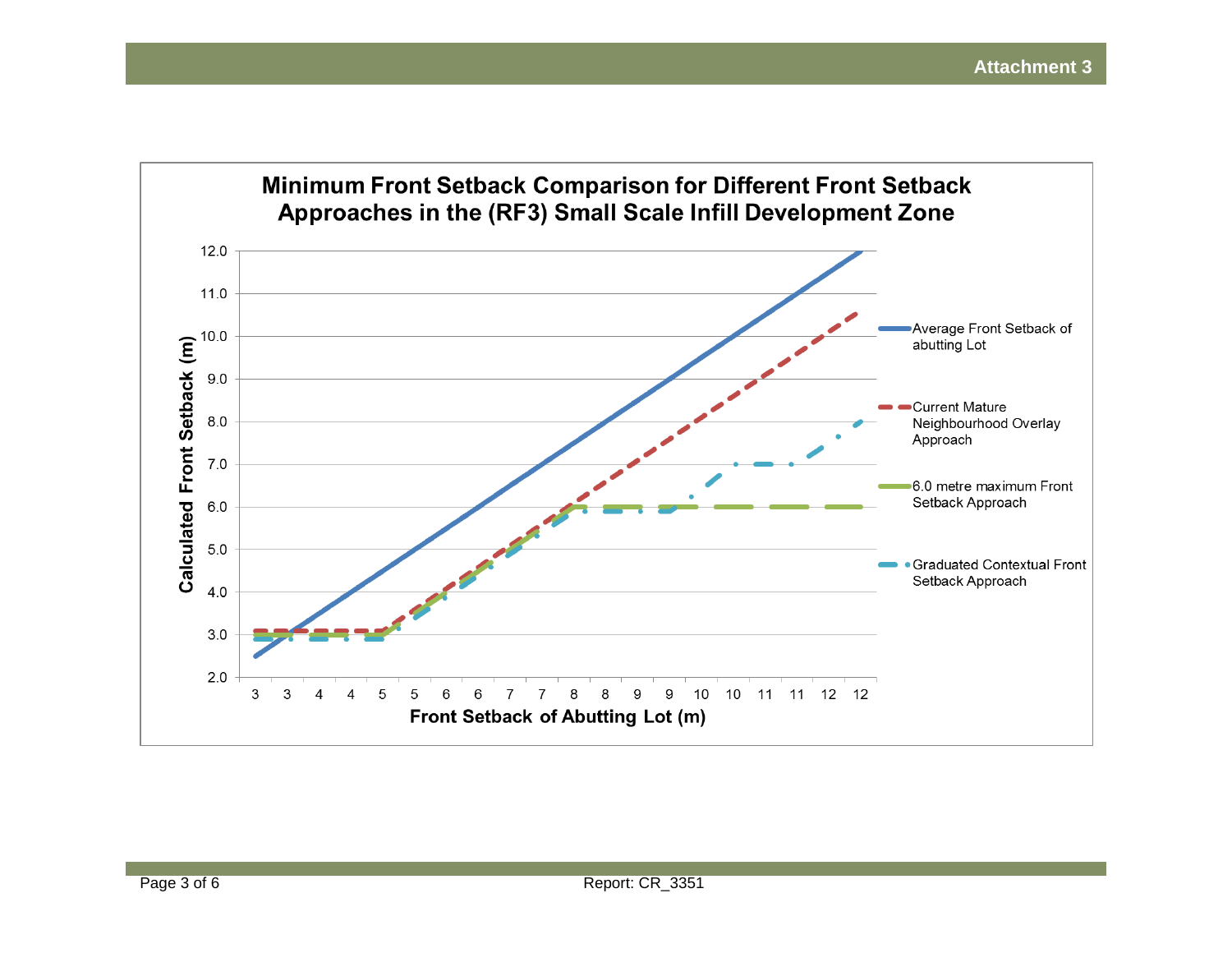# **Attachment 3**

| <b>Rationale</b> |  |  |
|------------------|--|--|
|                  |  |  |

| Table 2: Comparison of Front Setback Approaches Affect on Floor Area and Building Pocket Area<br>on a 15.24m x 39.62m (50' x 130') Site |                                                   |                |                         |  |
|-----------------------------------------------------------------------------------------------------------------------------------------|---------------------------------------------------|----------------|-------------------------|--|
| Front Setback of Abutting Lot (m)                                                                                                       |                                                   | 11.0           |                         |  |
| Interior Setback (m)                                                                                                                    | 3.0                                               |                |                         |  |
| Flanking Setback (m)                                                                                                                    | 2.0                                               |                |                         |  |
| Rear Setback (m)                                                                                                                        | (40 % Site depth - See Section 814.3(5))<br>15.85 |                |                         |  |
| Permitted Site Coverage (Principal Structure)                                                                                           | 32%<br>(See Section 140.4(10)(e))                 |                |                         |  |
| Front Setback Approach                                                                                                                  | <b>Current Mature</b>                             | 6.0 metre      | <b>Graduated</b>        |  |
|                                                                                                                                         | Neighbourhood                                     | maximum Front  | <b>Contextual Front</b> |  |
|                                                                                                                                         | <b>Overlay</b>                                    | <b>Setback</b> | <b>Setback</b>          |  |
|                                                                                                                                         | Approach                                          | Approach       | Approach                |  |
| Calculated Front Setback (m) *                                                                                                          | 9.50                                              | 6.00           | 7.00                    |  |
| Site Depth (m)                                                                                                                          | 39.62                                             | 39.62          | 39.62                   |  |
| Site Width (m)                                                                                                                          | 15.24                                             | 15.24          | 15.24                   |  |
| Site Area $(m2)$                                                                                                                        | 603.81                                            | 603.81         | 603.81                  |  |
|                                                                                                                                         |                                                   |                |                         |  |
| Front Setback Area (m <sup>2</sup> )                                                                                                    | 144.78                                            | 91.44          | 106.68                  |  |
| Rear Setback Area (m <sup>2</sup> )                                                                                                     | 241.52                                            | 241.52         | 241.52                  |  |
| Interior Setback Area $(m^2)$                                                                                                           | 42.82                                             | 53.32          | 50.32                   |  |
| Flanking Setback Area (m <sup>2</sup> )                                                                                                 | 28.54                                             | 35.54          | 33.54                   |  |
| Total Setback Area $(m^2)$                                                                                                              | 457.66                                            | 421.82         | 432.06                  |  |
| Allowable Site Coverage Area (m2) (Permitted<br>Site Coverage*Site Area)<br>Building Pocket Area (m2) (Site Area - Total                | 193.22                                            | 193.22         | 193.22                  |  |
| Setback Area)                                                                                                                           | 146.15                                            | 181.99         | 171.75                  |  |
| Affected Building Pocket Area (m2) (Allowable                                                                                           |                                                   |                |                         |  |
| Site Coverage Area - Building Pocket Area)                                                                                              | 47.07                                             | 11.23          | 21.47                   |  |
| Affected Floor Area (m2) (Affected Building                                                                                             |                                                   |                |                         |  |
| Pocket Area x 2) **                                                                                                                     | 94.15                                             | 22.47          | 42.95                   |  |
| <b>Affected Floor Area (ft2)</b>                                                                                                        | 1013.39                                           | 241.83         | 462.28                  |  |
| Setback Area (%) (Total Setback Area/Site<br>Area)                                                                                      | 75.80%                                            | 69.86%         | 71.56%                  |  |
| Building Pocket Area (%) (100% - Setback<br>$Area(\%))$                                                                                 | 24.20%                                            | 30.14%         | 28.44%                  |  |
| <b>Permitted Site Coverage (Principal</b><br>Structure)                                                                                 | 32.00%                                            | 32.00%         | 32.00%                  |  |

#### **Current Mature Neighbourhood Overlay Approach:**

- Taking the current front setback approach in the Mature Neighbourhood Overlay while applying the proposed side setback changes, severely reduces the buildable floor area such that Row Housing on a typical size lot in the (RF3) Small Scale Infill Development Zone becomes uneconomical and impractical.

# **6.0 Metre Maximum Front Setback Approach**

- Most economic outcome, but may produce blockface misalignment

# **Graduated Contextual Front Setback Approach:**

- Balances blockface alignment with a modest reduction in floor area

**\* See Attachment 1 for Front Setback calculation table**

**\*\* Assume Row House is two storeys in height and therefore Affected Floor Area is double the Affected Building Pocket Area**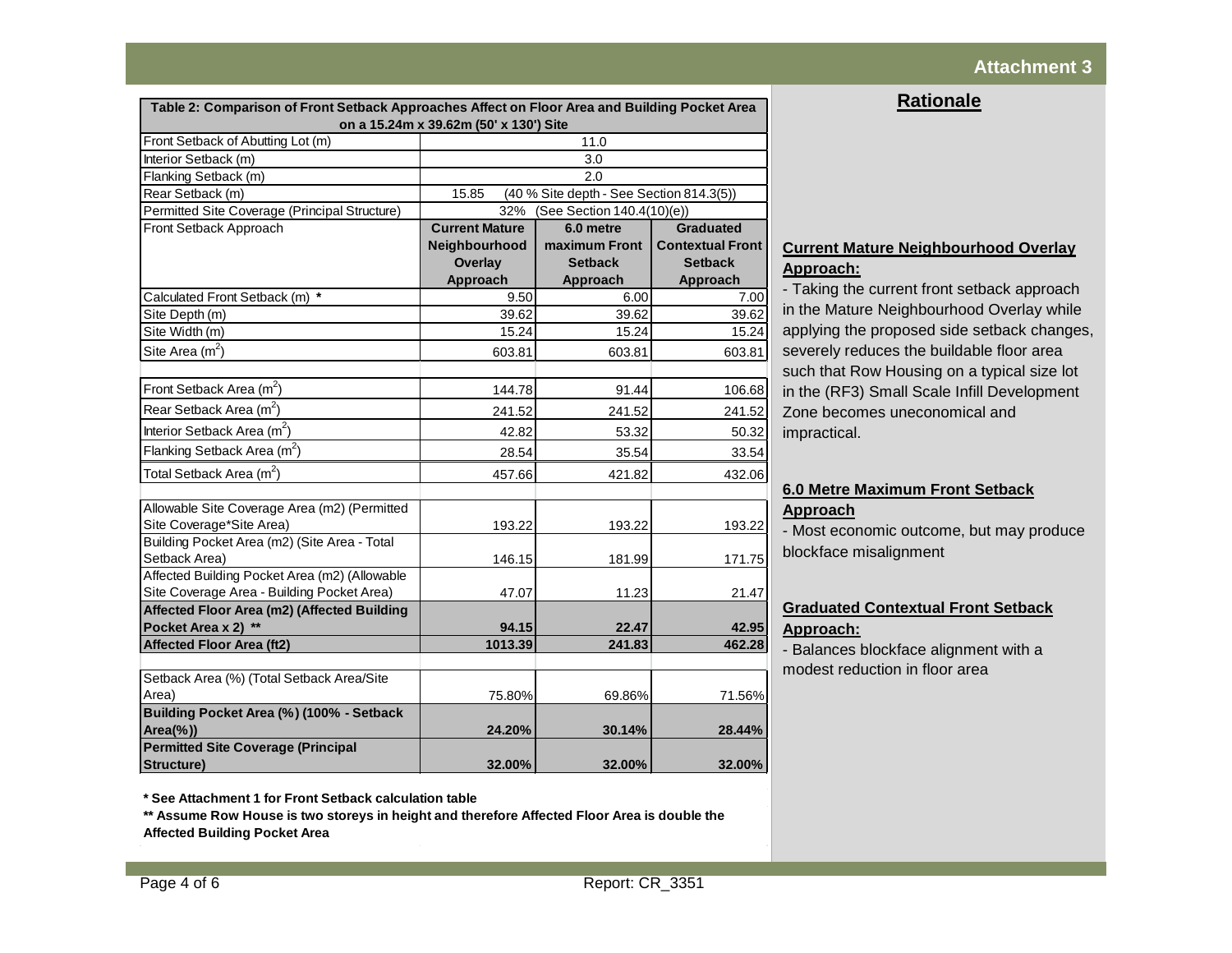| Table 3: Comparison of Front Setback Approaches Affect on Floor Area and Building Pocket Area                            | on a 15.24m x 42.67m (50' x 140') Site            |                |                         |  |
|--------------------------------------------------------------------------------------------------------------------------|---------------------------------------------------|----------------|-------------------------|--|
| Front Setback of Abutting Lot (m)                                                                                        |                                                   | 11.0           |                         |  |
| Interior Setback (m)                                                                                                     | 3.0                                               |                |                         |  |
| Flanking Setback (m)                                                                                                     | 2.0                                               |                |                         |  |
| Rear Setback (m)                                                                                                         | (40 % Site depth - See Section 814.3(5))<br>17.07 |                |                         |  |
| Permitted Site Coverage (Principal Structure)                                                                            | 32%<br>(See Section 140.4(10)(e))                 |                |                         |  |
| Front Setback Approach                                                                                                   | <b>Current Mature</b>                             | 6.0 metre      | <b>Graduated</b>        |  |
|                                                                                                                          | Neighbourhood                                     | maximum Front  | <b>Contextual Front</b> |  |
|                                                                                                                          | <b>Overlay</b>                                    | <b>Setback</b> | <b>Setback</b>          |  |
|                                                                                                                          | Approach                                          | Approach       | Approach                |  |
| Calculated Front Setback (m) *                                                                                           | 9.50                                              | 6.00           | 7.00                    |  |
| Site Depth (m)                                                                                                           | 42.67                                             | 42.67          | 42.67                   |  |
| Site Width (m)                                                                                                           | 15.24                                             | 15.24          | 15.24                   |  |
| Site Area $(m^2)$                                                                                                        | 650.29                                            | 650.29         | 650.29                  |  |
|                                                                                                                          |                                                   |                |                         |  |
| Front Setback Area (m <sup>2</sup> )                                                                                     | 144.78                                            | 91.44          | 106.68                  |  |
| Rear Setback Area (m <sup>2</sup> )                                                                                      | 260.12                                            | 260.12         | 260.12                  |  |
| Interior Setback Area $(m^2)$                                                                                            | 48.31                                             | 58.81          | 55.81                   |  |
| Flanking Setback Area (m <sup>2</sup> )                                                                                  | 32.20                                             | 39.20          | 37.20                   |  |
| Total Setback Area (m <sup>2</sup> )                                                                                     | 485.41                                            | 449.57         | 459.81                  |  |
| Allowable Site Coverage Area (m2) (Permitted<br>Site Coverage*Site Area)<br>Building Pocket Area (m2) (Site Area - Total | 208.09                                            | 208.09         | 208.09                  |  |
| Setback Area)                                                                                                            | 164.88                                            | 200.72         | 190.48                  |  |
| Affected Building Pocket Area (m2) (Allowable                                                                            |                                                   |                |                         |  |
| Site Coverage Area - Building Pocket Area)                                                                               | 43.21                                             | 7.37           | 17.61                   |  |
| Affected Floor Area (m2) (Affected Building                                                                              |                                                   |                |                         |  |
| Pocket Area x 2) **                                                                                                      | 86.42                                             | 14.74          | 35.22                   |  |
| <b>Affected Floor Area (ft2)</b>                                                                                         | 930.19                                            | 158.63         | 379.07                  |  |
|                                                                                                                          |                                                   |                |                         |  |
| Setback Area (%) (Total Setback Area/Site                                                                                |                                                   |                |                         |  |
| Area)                                                                                                                    | 74.64%                                            | 69.13%         | 70.71%                  |  |
| Building Pocket Area (%) (100% - Setback                                                                                 |                                                   |                |                         |  |
| $Area(\%))$                                                                                                              | 25.36%                                            | 30.87%         | 29.29%                  |  |
| <b>Permitted Site Coverage (Principal</b><br>Structure)                                                                  | 32.00%                                            | 32.00%         | 32.00%                  |  |

**\* See Attachment 1 for Front Setback calculation table**

**\*\* Assume Row House is two storeys in height and therefore Affected Floor Area is double the Affected Building Pocket Area**